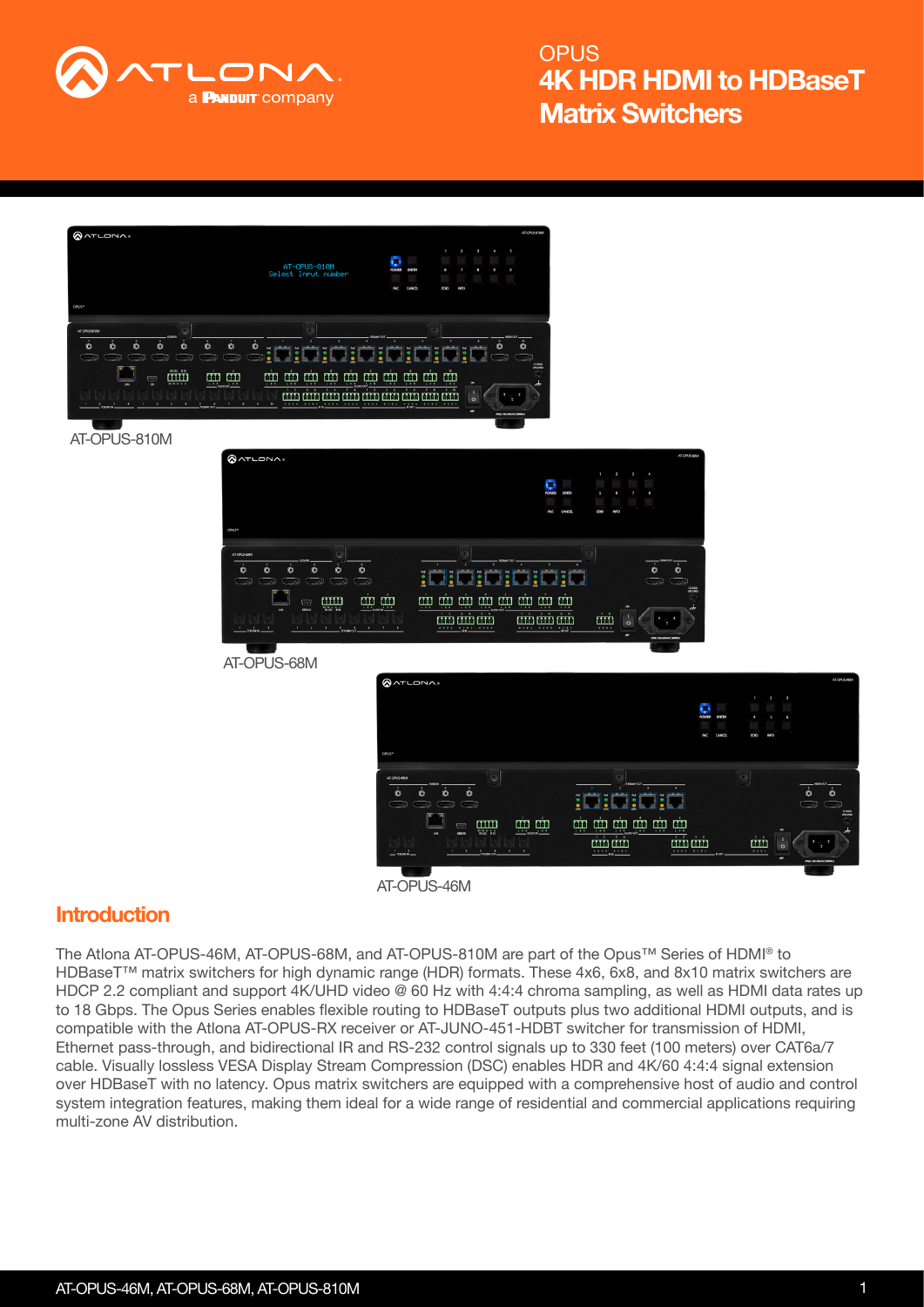

## Key Features

#### HDBaseT outputs for transmission of HDMI, Ethernet, power, and control up to 330 feet (100 meters)

- Extends HDMI up to 330 feet (100 meters) @ 4K HDR using CAT6a/7 cable. Bidirectional extension of RS-232, IR, and Ethernet control signals.
- Delivers 4K HDR extension to AT-OPUS-RX receivers, or AT-JUNO-451-HDBT switchers with HDBaseT input.

#### Two HDMI outputs

- Opus Series matrix switchers include two 4K HDR HDMI outputs.
- Provides additional flexibility to facilitate a variety of output needs and destinations.

#### 4K/UHD capability @ 60 Hz with 4:4:4 chroma sampling, plus support for HDR formats

- Ideal for new and emerging 4K/UHD and HDR-capable sources and displays. Supports HDR10 @ 60 Hz and Dolby Vision @ 30 Hz, as well as HLG.
- Fully supports video resolutions, audio formats, and color space formats in the HDMI 2.0b specification.

#### Visually lossless VESA Display Stream Compression

- Enables HDBaseT transmission of HDMI up to 18 Gbps using extremely light video compression.
- Innovative signal extension solution delivers very high, pristine image quality.

#### Flexible, independent audio matrix switcher

- Provides audio matrix routing for the analog audio outputs from any of the source HDMI audio inputs, TOSLINK inputs, analog audio inputs, and the return audio from any television over HDBaseT.
- Simultaneous TOSLINK and analog stereo outputs provided for each HDBaseT and HDMI output. Flexible options for integrating with whole-house audio systems.

#### Comprehensive IR control management for sources and displays

- Direct interfacing of IR from a control processor to each HDBaseT output.
- Opus Series also allows remote IR control of source devices from OPUS-RX locations.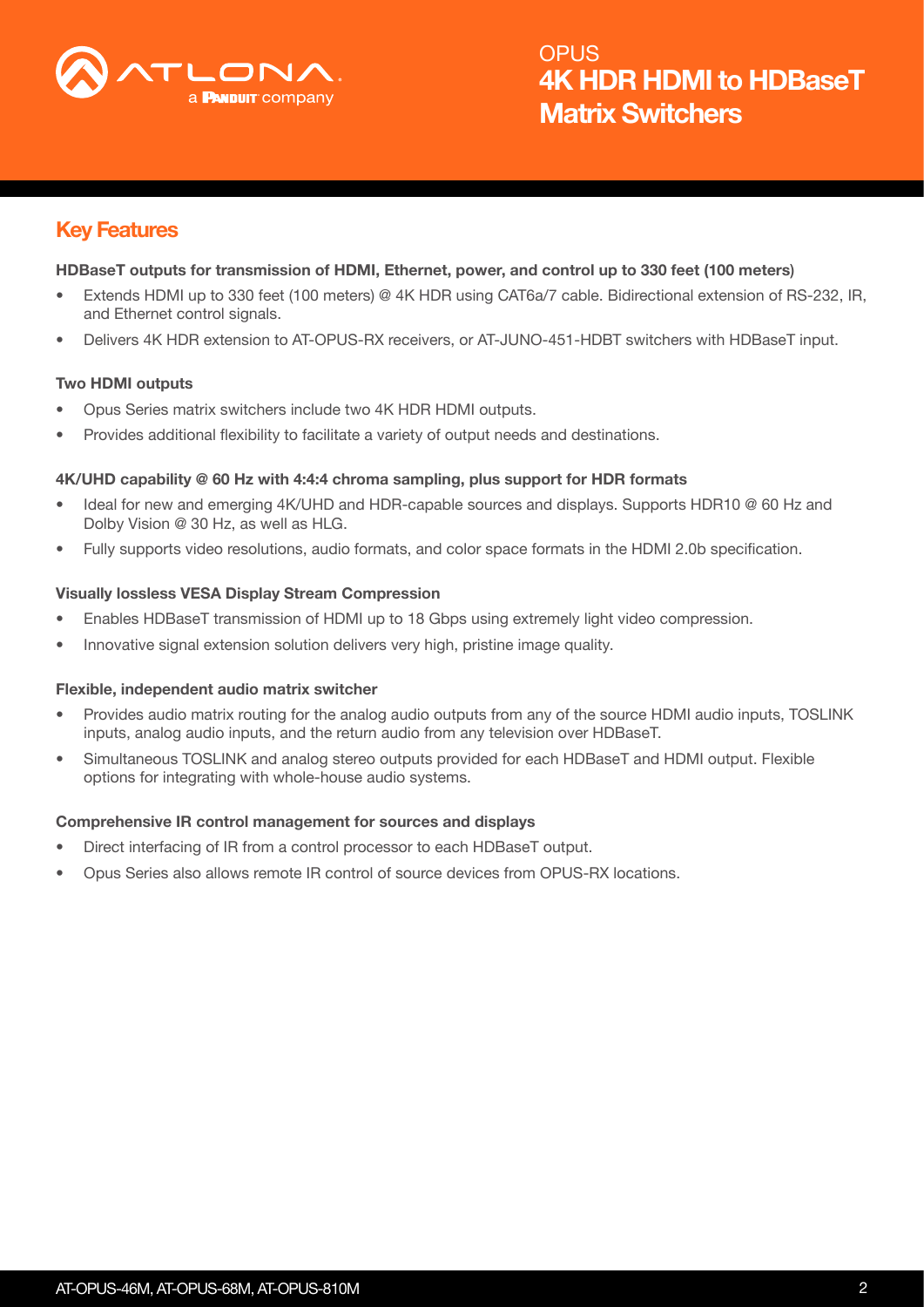

## **Specifications**

| Video                                   |                                                                                                                                                         |                                                                                              |
|-----------------------------------------|---------------------------------------------------------------------------------------------------------------------------------------------------------|----------------------------------------------------------------------------------------------|
| Signal                                  | Input - HDMI<br>Output - HDMI, HDBaseT                                                                                                                  |                                                                                              |
| <b>Copy Protection</b>                  | <b>HDCP 2.2</b>                                                                                                                                         |                                                                                              |
| Pixel Clock                             | 600 MHz                                                                                                                                                 |                                                                                              |
| UHD/HD/SD                               | 4096×2160@24/25/30/50/60Hz<br>3840×2160@24/25/30/50/60Hz<br>2048x1080p<br>1920x1080p@23.98/24/25/29.97/30/50/<br>59.94/60Hz<br>1920x1080i@50/59.94/60Hz | 1280x720p@50/59.94/60Hz<br>720x576p<br>720x576i<br>720x480p<br>720x480i                      |
| <b>VESA</b><br>All resolutions are 60Hz | 2560×2048<br>2560×1600<br>2048×1536<br>1920×1200<br>1680×1050<br>1600×1200<br>1600×900<br>1440×900<br>1400×1050                                         | 1366×768<br>1360×768<br>1280×1024<br>1280×800<br>1280×768<br>1152×768<br>1024×768<br>800×600 |
| <b>Color Space</b>                      | <b>YUV, RGB</b>                                                                                                                                         |                                                                                              |
| Chroma Subsampling                      | 4:4:4, 4:2:2, 4:2:0                                                                                                                                     |                                                                                              |

| Audio                                   |                                                                |                                                                                               |                                                                      |
|-----------------------------------------|----------------------------------------------------------------|-----------------------------------------------------------------------------------------------|----------------------------------------------------------------------|
| HDMI / HDBaseT Pass-<br>Through Formats | <b>PCM 2.0</b><br><b>LPCM 5.1</b><br><b>LPCM 7.1</b>           | Dolby <sup>®</sup> Digital<br>Dolby Digital Plus™<br>Dolby TrueHD<br>Dolby Atmos <sup>®</sup> | DTS® Digital Surround™<br>DTS-HD Master Audio <sup>™</sup><br>DTS:X® |
| <b>TOSLINK</b>                          | PCM 2Ch, Dolby® Digital, DTS® 5.1                              |                                                                                               |                                                                      |
| <b>Bit Rate</b>                         | 24 Mbits/s max                                                 |                                                                                               |                                                                      |
| <b>Analog Audio</b>                     |                                                                |                                                                                               |                                                                      |
| Format                                  | Stereo 2-Channel                                               |                                                                                               |                                                                      |
| <b>Balanced Output</b>                  | +4 dBu nominal gain, +20 dB headroom                           |                                                                                               |                                                                      |
| <b>Frequency Response</b>               | 20 Hz to 20 kHz, ± 0.5 dB                                      |                                                                                               |                                                                      |
| Impedance                               | $150 \Omega$                                                   |                                                                                               |                                                                      |
| Stereo channel separation               | $>90$ dB                                                       |                                                                                               |                                                                      |
| $THD + N$                               | $<$ 0.03% at 20 Hz to 20 kHz                                   |                                                                                               |                                                                      |
| <b>SNR</b>                              | > 90 dB at 1 kHz, zero clipping @ 0 dBFS, unweighted           |                                                                                               |                                                                      |
| EQ                                      | 5 band, 63Hz, 85Hz, 250Hz, 1kHz, 4kHz                          |                                                                                               |                                                                      |
| Sample Rate                             | 32 kHz, 44.1 kHz, 48 kHz, 88.2 kHz, 96 kHz, 176.4 kHz, 192 kHz |                                                                                               |                                                                      |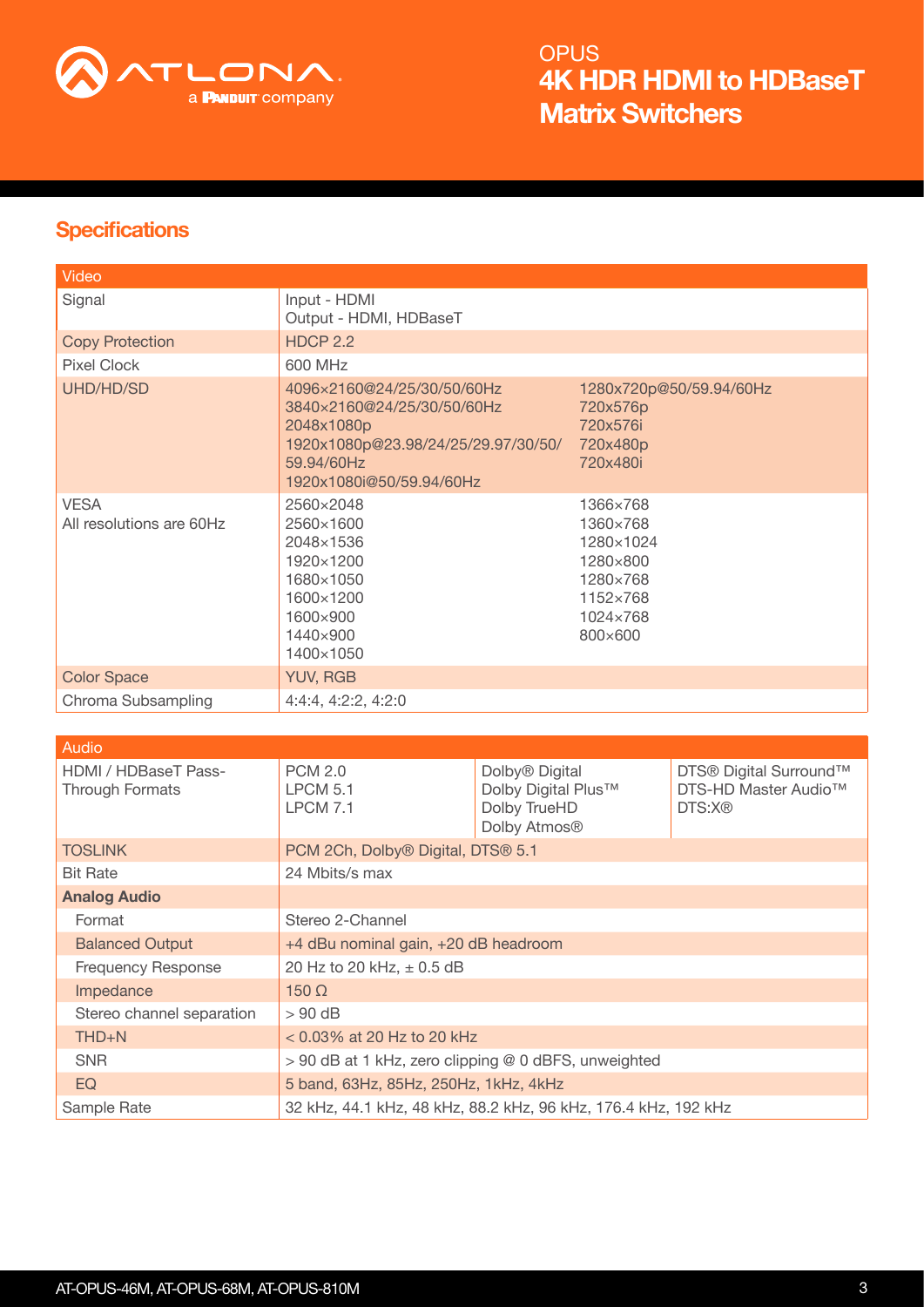

| <b>Ethernet</b>                                                           |                                                                                                                                                                                 |     |  |                                                                 |                                                                                 |
|---------------------------------------------------------------------------|---------------------------------------------------------------------------------------------------------------------------------------------------------------------------------|-----|--|-----------------------------------------------------------------|---------------------------------------------------------------------------------|
| Port                                                                      | $1 \times$ RJ45                                                                                                                                                                 |     |  |                                                                 |                                                                                 |
| <b>Standards and Protocols</b>                                            | HTTPS, Telnet, mDNS                                                                                                                                                             |     |  |                                                                 |                                                                                 |
| Speeds                                                                    | Local: 10/100/1000 Mbps<br>Over HDBaseT: 10/100 Mbps                                                                                                                            |     |  |                                                                 |                                                                                 |
| Addressing                                                                |                                                                                                                                                                                 |     |  |                                                                 | DHCP, Static – selectable through IP & RS-232 commands, and built-in web server |
|                                                                           |                                                                                                                                                                                 |     |  |                                                                 |                                                                                 |
| <b>RS-232</b>                                                             |                                                                                                                                                                                 |     |  |                                                                 |                                                                                 |
| Port                                                                      | 1 x 5-pin captive screw (RX, TX, GND only)<br>OPUS matrix control and pass-through for zone control                                                                             |     |  |                                                                 |                                                                                 |
| <b>Use</b>                                                                |                                                                                                                                                                                 |     |  |                                                                 |                                                                                 |
| <b>Baud Rates</b>                                                         | 2400, 4800, 9600, 19200, 38400, 57600, 115200                                                                                                                                   |     |  |                                                                 |                                                                                 |
| Data flow                                                                 | <b>Bidirectional</b>                                                                                                                                                            |     |  |                                                                 |                                                                                 |
| $\ensuremath{\mathsf{IR}}\xspace$                                         |                                                                                                                                                                                 |     |  |                                                                 |                                                                                 |
| Port                                                                      | Matrix IR IN (all units): 1 x 5-pin captive screw (S, GND only)<br>OPUS-810M: 9 x 4-pin captive screw<br>OPUS-68M: 7 x 4-pin captive screw<br>OPUS-46M: 5 x 4-pin captive screw |     |  |                                                                 |                                                                                 |
| <b>Use</b>                                                                | Matrix control and pass-through zone control                                                                                                                                    |     |  |                                                                 |                                                                                 |
| <b>Frequency Range</b>                                                    | 30 kHz to 60 kHz                                                                                                                                                                |     |  |                                                                 |                                                                                 |
|                                                                           |                                                                                                                                                                                 |     |  |                                                                 |                                                                                 |
| <b>CEC</b>                                                                |                                                                                                                                                                                 |     |  |                                                                 |                                                                                 |
| Port                                                                      | 1 x HDMI, Type A, 19-pin female                                                                                                                                                 |     |  |                                                                 |                                                                                 |
| <b>Triggering</b>                                                         | Through IP, RS-232, and built-in web server                                                                                                                                     |     |  |                                                                 |                                                                                 |
|                                                                           |                                                                                                                                                                                 |     |  |                                                                 |                                                                                 |
| <b>Resolution / Distance</b>                                              | 4K/UHD - Feet / Meters                                                                                                                                                          |     |  | 1080p - Feet / Meters                                           |                                                                                 |
| HDMI IN/OUT                                                               | 15                                                                                                                                                                              | 5   |  | 30                                                              | 10                                                                              |
| CAT <sub>5e</sub>                                                         | 295                                                                                                                                                                             | 90  |  | 330                                                             | 100                                                                             |
| CAT6/6a/7                                                                 | 330                                                                                                                                                                             | 100 |  | 330                                                             | 100                                                                             |
| <b>Buttons and Indicators</b>                                             |                                                                                                                                                                                 |     |  |                                                                 |                                                                                 |
| <b>Buttons:</b><br>POWER, ENTER, FNC,<br>CANCEL, EDID, INFO<br>$1 - 9, 0$ | 14 x buttons, momentary, tact-type                                                                                                                                              |     |  |                                                                 |                                                                                 |
| <b>Indicators:</b><br>POWER (backlit)<br><b>LINK</b><br><b>PoE</b>        | <b>OPUS-810M:</b><br>OPUS-68M:<br>1 x LED, blue<br>1 x LED, blue<br>8 x LED, yellow<br>6 x LED, yellow<br>8 x LED, green<br>6 x LED, green                                      |     |  | OPUS-46M:<br>1 x LED, blue<br>4 x LED, yellow<br>4 x LED, green |                                                                                 |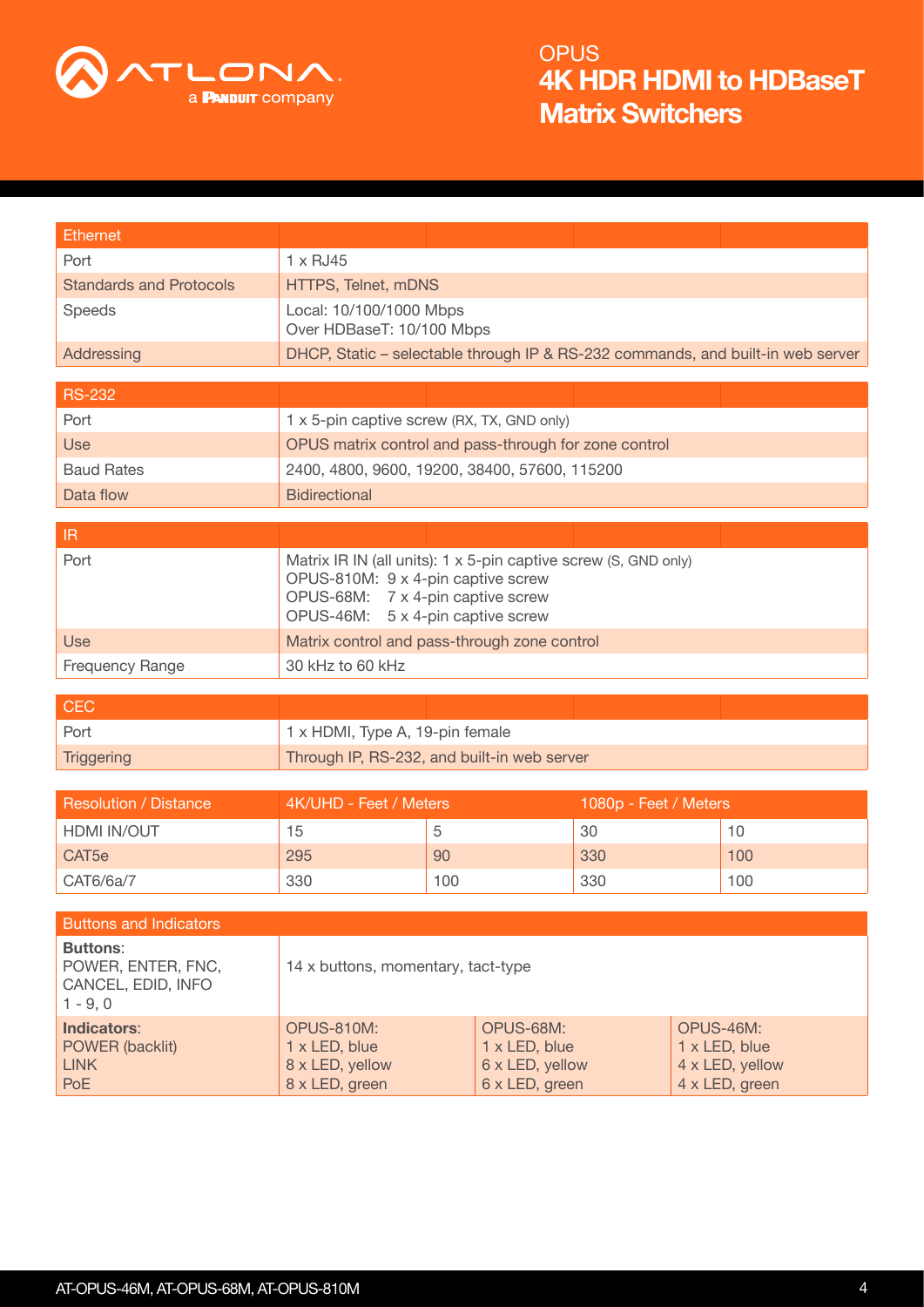

| <b>Connectors</b>              |                                                                                                                                                                                    |                    |
|--------------------------------|------------------------------------------------------------------------------------------------------------------------------------------------------------------------------------|--------------------|
| <b>HDMI IN</b>                 | OPUS-810M: 8 x Type A, 19-pin female                                                                                                                                               |                    |
|                                | OPUS-68M: 6 x Type A, 19-pin female<br>OPUS-46M: 4 x Type A, 19-pin female                                                                                                         |                    |
| <b>HDBaseT OUT</b>             | OPUS-810M: 8 x RJ45                                                                                                                                                                |                    |
|                                | OPUS-68M: 6 x RJ45                                                                                                                                                                 |                    |
|                                | OPUS-46M: 4 x RJ45                                                                                                                                                                 |                    |
| <b>HDMI OUT</b>                | 2 x Type A, 19-pin female                                                                                                                                                          |                    |
| <b>LAN</b>                     | 1 x RJ45, 100Base-T                                                                                                                                                                |                    |
| <b>AUDIO IN</b>                | 2 x 3-pin captive screw                                                                                                                                                            |                    |
| <b>AUDIO OUT</b>               | OPUS-810M: 10 x 3-pin captive screw, unbalanced 2-channel<br>OPUS-68M: 8 x 3-pin captive screw, unbalanced 2-channel<br>OPUS-46M:<br>6 x 3-pin captive screw, unbalanced 2-channel |                    |
| <b>TOSLINK IN</b>              | OPUS-810M: 4 x TOSLINK<br>OPUS-68M: 3 x TOSLINK                                                                                                                                    |                    |
|                                | OPUS-46M:<br>2 x TOSLINK                                                                                                                                                           |                    |
| <b>TOSLINK OUT</b>             | OPUS-810M: 10 x TOSLINK<br>OPUS-68M: 8 x TOSLINK                                                                                                                                   |                    |
|                                | OPUS-46M:<br><b>6 x TOSLINK</b>                                                                                                                                                    |                    |
| <b>RS-232 / IR IN</b>          | 1 x 5-pin captive screw (bidirectional)                                                                                                                                            |                    |
| <b>IR IN</b>                   | OPUS-810M: 4 x 4-pin captive screw                                                                                                                                                 |                    |
|                                | OPUS-68M:<br>3 x 4-pin captive screw<br>OPUS-46M:<br>2 x 4-pin captive screw                                                                                                       |                    |
| <b>IR OUT</b>                  | OPUS-810M: 5 x 4-pin captive screw                                                                                                                                                 |                    |
|                                | OPUS-68M:<br>4 x 4-pin captive screw<br>OPUS-46M:<br>3 x 4-pin captive screw                                                                                                       |                    |
| <b>FW</b>                      | 1 x Mini-USB                                                                                                                                                                       |                    |
| <b>CHASSIS GROUND</b>          | 1 x Machine screw                                                                                                                                                                  |                    |
| <b>PWR</b>                     | 1 x IEC connector                                                                                                                                                                  |                    |
|                                |                                                                                                                                                                                    |                    |
| Environmental                  | Fahrenheit                                                                                                                                                                         | <b>Celsius</b>     |
| <b>Operating Temperature</b>   | $+32$ to $+104$                                                                                                                                                                    | $0 to +40$         |
| <b>Storage Temperature</b>     | $-4$ to $+158$                                                                                                                                                                     | $-20$ to $+70$     |
| <b>Operating Humidity (RH)</b> | 20% to 90%, non-condensing                                                                                                                                                         |                    |
| Power                          |                                                                                                                                                                                    |                    |
| Consumption                    | 160 W                                                                                                                                                                              |                    |
| <b>Idle Consumption</b>        | 115 W                                                                                                                                                                              |                    |
| <b>External Power Supply</b>   | 100 - 240 V AC, 50/60 Hz<br>Output: 5 V / 4 A DC                                                                                                                                   |                    |
|                                |                                                                                                                                                                                    |                    |
| Dimensions (H x W x D)         | Inches                                                                                                                                                                             | <b>Millimeters</b> |
| Unit                           | 3.47 x 17.24 x 11.79                                                                                                                                                               | 88 x 438 x 299     |
| Unit (w/feet)                  | 3.89 x 17.24 x 11.79                                                                                                                                                               | 98.8 x 438 x 299   |
| <b>Rack Size</b>               | 2U                                                                                                                                                                                 |                    |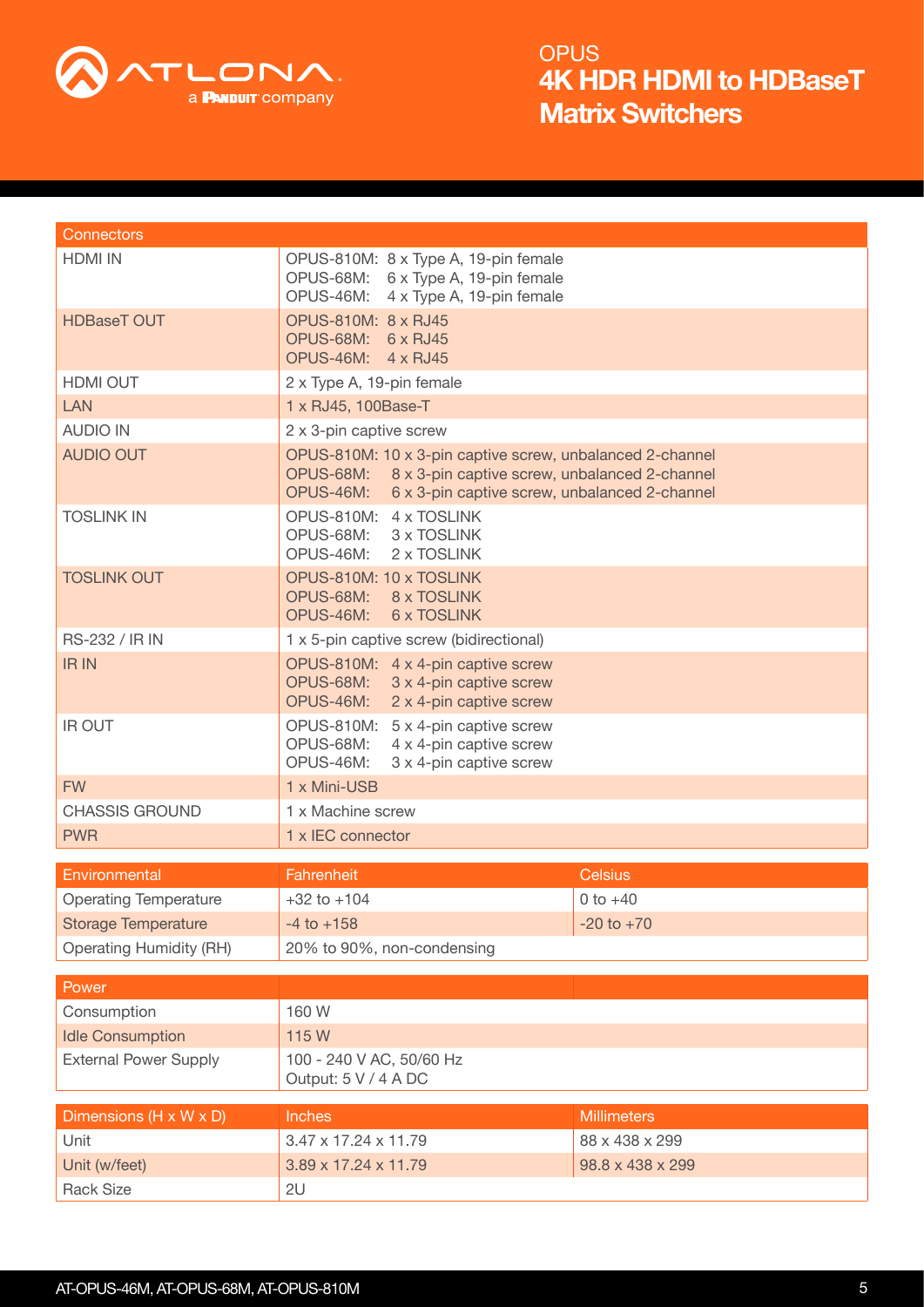

| Weight               | <b>Pounds</b>          | Kilograms |
|----------------------|------------------------|-----------|
| Device               | 11.91                  | 5.4       |
|                      |                        |           |
| <b>Certification</b> |                        |           |
| Device               | CE, FCC                |           |
| <b>Power Supply</b>  | CE, FCC, UL, TUV, RoHS |           |

### **Accessories**

| -SKU         | <b>Description</b>                     |
|--------------|----------------------------------------|
| AT-LC-H2H-1M | LinkConnect HDMI to HDMI 1 Meter Cable |
| AT-LC-H2H-2M | LinkConnect HDMI to HDMI 2 Meter Cable |
| AT-LC-H2H-3M | LinkConnect HDMI to HDMI 3 Meter Cable |